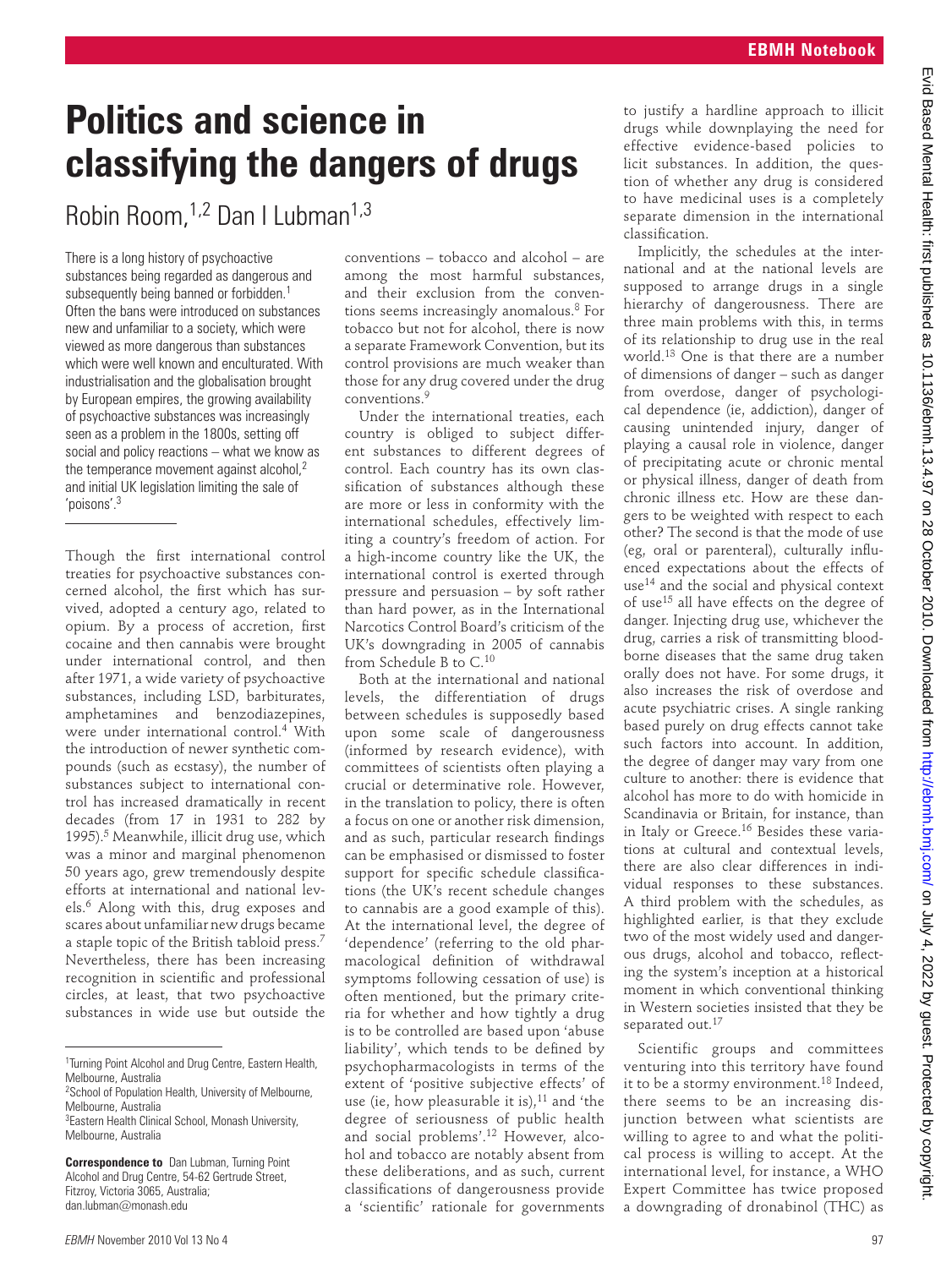a medication under the 1971 convention, but the Commission on Narcotic Drugs has rejected the recommendation.19 At national levels, the recent blow-up concerning the UK's Advisory Committee on the Misuse of Drugs<sup>20</sup> is not an isolated case though many such disjunctions between science and policy have been kept out of the media. For instance, at the 2005 public launch of the UK government's Foresight Project on Brain Science, Addiction and Drugs, only anodyne materials prepared by public relations consultants were available to the press – the actual reports of scientists were hidden away and only posted on the project website the next day, after the media stories were disseminated.<sup>821</sup>

A common response of scientists to all this is to throw up their hands and say that no ranking on scientific grounds is possible.22 The eminent psychopharmacologist Harold Kalant also recently came close to this, answering his own question 'whether drug classification really serves any useful purpose' by arguing first for a 'simple classification' for criminal law purposes based rather on an offender's relation to the market (whether they are a seller, and at how wholesale a level) than on the type of drug, and then concluding essentially with a shrug of his shoulders: drug classification "will always be based partly on fact and partly on different sets of value judgements, in which politicians and society at large do have a part to play. If we are not willing to accept such an assortment of criteria, we may be better off not to classify."<sup>23</sup>

There was unease with this conclusion in the published commentaries on Kalant's debate piece; as one comment noted, declining to classify 'is not a practical solution'.24 The practical use of classification focused on by Kalant and his commentators was the determination of criminal punishments for dealing or use. However in our view, this is not the core issue in the societal need for classification. Rather, the basic issue is how available each drug should be, and under what circumstances. The universal prohibition in our time on non-medical use of most psychoactive substances other than alcohol and tobacco has tended to obscure this, but the main reason to have a classification at all is to differentiate between them in terms of their degree of accessibility (or, in fact, inaccessibility). Indeed, developing a framework without considering all psychoactive substances (regardless of legality) stifles community

debate regarding the most appropriate evidence-based policies and encourages a dichotomous mentality where illicit drugs (and those who choose to use them) are demonised, whereas effective public health and legal approaches to licit substances are watered down or dismissed (although this is changing for tobacco).

The degree of accessibility (how far the government should reach in seeking to control the market in the drug and to discourage or limit use) should be based on the level of risk of harm associated with use of the drug, as it is used or likely to be used in the society – with particular attention to the levels of harm associated with heavy use. Science has brought us quite a long way down the path of measuring this<sup>25</sup> although considerable work still remains to be done. Indeed, as noted above and emphasised by Reuter,<sup>26</sup> the harms from use of a particular drug are only partly a matter of the inherent properties of the drug – mode and pattern of use, context of use and who is using (including one's developmental stage, physical and mental health) also make a difference. As these may vary over time, the dangerousness of a drug will vary somewhat between cultures and epochs. So we should not be seeking a scale of dangerousness which is valid for all times and places, but rather to estimate and track the harms per quantum of use in a particular society and adjust the control measures accordingly. No.12:12 and the set of the set of the set of the set of the set of the set of the set of the set of the set of the set of the set of the set of the set of the set of the set of the set of the set of the set of the set of

All psychoactive substances have some degree of risk of harm associated with their use, but there are great differences in the immediacy and extent of the risks posed. The risks may be short term, in the immediate event of use (such as the risk of overdose or harms associated with intoxication), or much longer term, as for carcinogenic effects or effects on family relationships. Once it is accepted that it is the state's business to be interfering at all with a free market in drugs (and there is still much debate in political circles about this, particularly in relation to licit substances), there is a good argument for government 'nudging' people's choices about psychoactive substances, as a popular policy book puts it.26 Indeed, there is a very good case for nudging them differentially in terms of the degree of risk involved in a particular behaviour. However in doing so, the community must be honest about all psychoactive substances

(whether licit or illicit) and must allow classification systems to be evidence informed, otherwise the credibility of such approaches will be constantly challenged and undermined.

## **REFERENCES**

- 1. **Austin GA.** *Perspectives on the History of Psychoactive Substance Us*e. Rockville, Maryland, USA: National Institute on Drug Abuse, 1978.
- 2. **Nicholls J.** *The Politics of Alcohol: A History of the Drink Question in England***.** Manchester: Manchester University Press, 2010.
- 3. **Holloway SWF.** The regulation of the supply of drugs in Britain before 1868. In: Porter R, Teich M, eds. *Drugs and Narcotics in History*. Cambridge: Cambridge University Press, 1995:77–96.
- 4. **Carstairs C.** The stages of the international drug control system. *Drug Alcohol Rev* 2005**;24:**57–65**.**
- 5. **Bayer I,** Ghodse H. Evolution of international drug control, 1945–1995. *Bulletin on Narcotics* 1999;**51**:1–18. http://www.unodc.org/pdf/ bulletin\_1999-01-01\_1.pdf#page=9 (Accessed 29 July 2010).
- 6. **Babor T,** Caulkins J, Edwards G, *et al*. *Drug Policy and the Public Good*. Oxford: Oxford University Press, 2010.
- 7. **Manning P,** ed. *Drugs and Popular Culture: Drugs, Media and Identity in Contemporary Culture*. Oxford: Willan, 2007.
- 8. **Room R.** Social policy and psychoactive substances. In: Nutt DJ, Robbins TW, Stimson GV, Ince M, Jackson A, eds. *Drugs and the Future: Brain Science, Addiction and Society*. London: Academic Press, 2006:337–59.
- 9. **Room R.** International control of alcohol: alternative paths forward. *Drug Alcohol Rev* 2006**;25:**581–95**.**
- 10. **Burke J.** UN Condemns UK Cannabis Laws. *The Observer***,** 13 March 2005.
- 11. **Stitzer M.** Abuse Liability Assessment Conference Highlights Role of Science in Regulatory Aspects of Medication Development. *Science Policy Insider News***.** Washington, District of Columbia, USA: American Psychological Association, 2002. http:// www.apa.org/about/gr/science/spin/2002/11/abuse. aspx (Accessed 24 July 2010).
- 12. **World Health Organization.** Guidelines for the WHO Review of Dependence-producing Psychoactive Substances for International Control. Geneva: WHO, 2000. www.who.int/entity/medicines/areas/quality\_ safety/GuidelinesEB105–2000-rec-1(EB105-16).pdf (Accessed 7 October 2010).
- 13. **Best D,** Vingoe L, Strang J. Dangerousness of Drugs. London: UK Department of Health, 2001. http://webarchive.nationalarchives.gov.uk/±/www. dh.gov.uk/en/Publicationsandstatistics/Publications/ PublicationsPolicyAndGuidance/DH\_4006274 (Accessed 7 October 2010).
- 14. **Room R.** Intoxication and bad behaviour: understanding cultural differences in the link. *Soc Sci Med* 2001**;53:**189–98**.**
- 15. **Shewan D,** Dalgarna P. Evidence for controlled heroin use? Low levels of negative health and social outcomes among non-treatment heroin users in Glasgow (Scotland). *Br J Health Psychol* 2005;**10**:33–48. http://www.gcal.ac.uk/violence/ downloads/heroin.pdf (Accessed 29 July, 2010).
- 16 **Room R,** Rossow I. The share of violence attributable to drinking. *Journal Subst Use* 2001;**6**:218–28.
- 17 **Courtwright D.** Mr ATOD's wild ride: what do alcohol, tobacco and other drugs have in common? *Social Hist Alc Drugs* 2005;**20**:105–24. http:// historyofalcoholanddrugs.typepad.com/alcohol\_ and drugs history/SHADV20.html (Accessed 31 July, 2010).